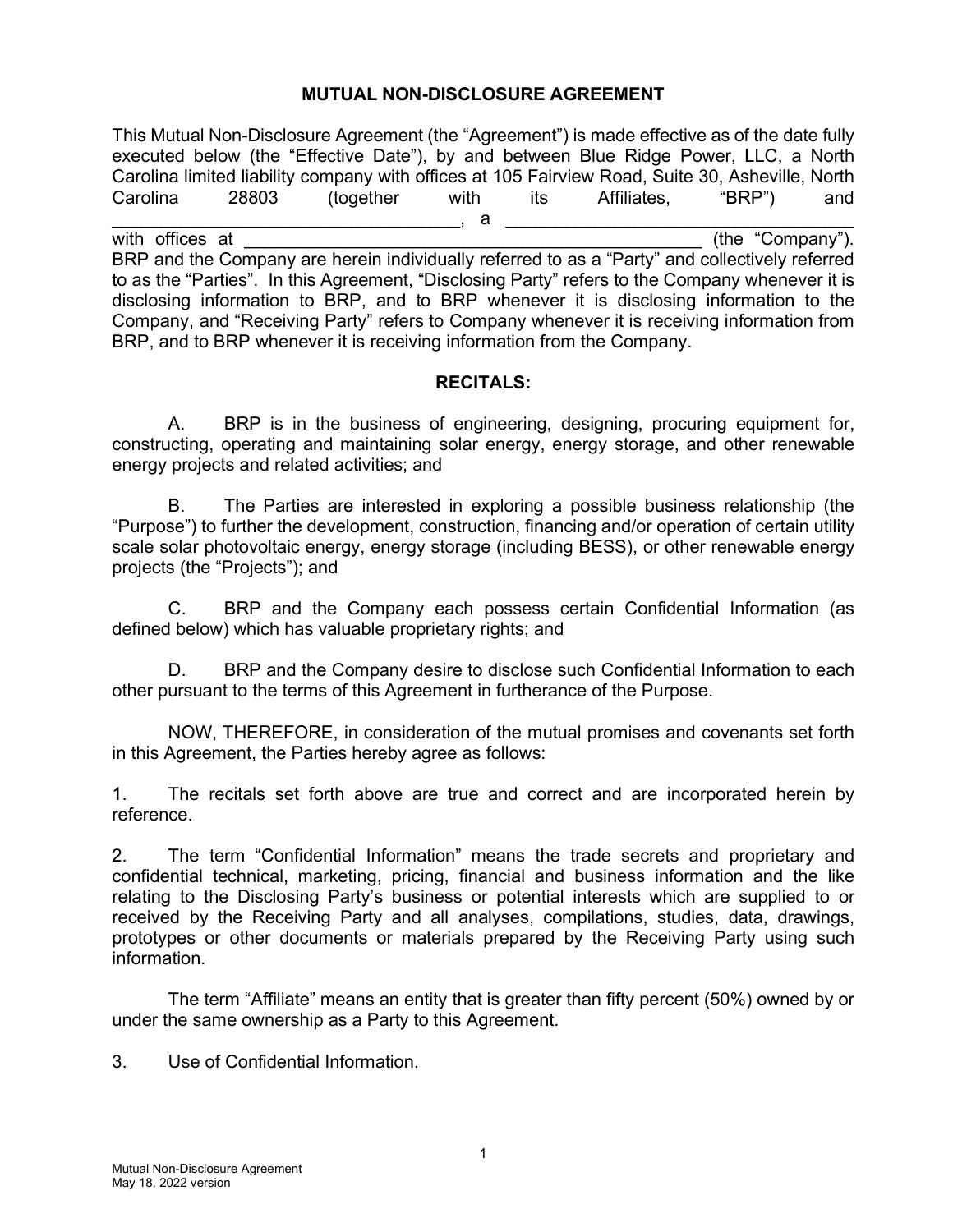(a) The Receiving Party agrees to keep in strictest confidence and not disclose or make available to any third party any Confidential Information disclosed to it by the Disclosing Party. The Receiving Party agrees to only use the Confidential Information of the Disclosing Party for purposes of evaluating a potential business relationship between the Parties.

(b) Confidential Information may be disclosed only to those employees, attorneys, professional advisors, financing sources, Affiliates, or other representatives of the Receiving Party (collectively, the "Representatives") who (i) reasonably require access to such information for the Purpose and (ii) have been informed of the confidential nature of the Confidential Information and agree to comply with the requirements of this Agreement.

(c) Notwithstanding the foregoing, nothing herein shall limit the disclosure or use of Confidential Information which:

- (i) is legally in the possession of the Receiving Party or its employees prior to receipt thereof from the Disclosing Party;
- (ii) enters the public domain through no fault of the Receiving Party or its Representatives;
- (iii) is disclosed to the Receiving Party without restriction or breach of any duty of confidentiality by a third party who had the right to make such disclosure; or
- (iv) is lawfully developed by the Receiving Party independently of the Disclosing Party and without use of the Confidential Information.

(d) If the Receiving Party or a Representative of the Receiving Party is required by law, legal process, government agency or national securities exchange, to disclose any Confidential Information owned by the Disclosing Party, the Receiving Party shall provide prompt notice of such required disclosure to the Disclosing Party so that legal protection for the Confidential Information may be sought. The Parties will cooperate with each other in seeking such legal protection. If, in the absence of a protective order, the Receiving Party is, in the opinion of its counsel, compelled to disclose the Confidential Information, such party or its Representative may disclose such Confidential Information to the extent compelled to do so without liability hereunder.

(e) All Confidential Information and any other copies or derivatives thereof in whatever form shall be either returned to the Disclosing Party or destroyed by the Receiving Party upon the written request of the Disclosing Party; provided, that the Receiving Party may retain (i) one physical copy of such materials solely for archival, legal, compliance or regulatory purposes and (ii) electronic copies in accordance with the Receiving Party's customary electronic record retention and retrieval practices. Such retained Confidential Information will remain subject to this Agreement.

(f) The Disclosing Party makes no representation or warranty, express or implied, as to the accuracy or completeness of the Confidential Information disclosed by it nor shall the Disclosing Party be liable to the Receiving Party relating to the Receiving Party's use of the Confidential Information or any errors therein or omissions therefrom.

4. No title, license or other right is hereby granted, either express or implied to the Receiving Party (a) with respect to the Confidential Information of the Disclosing Party, or (b)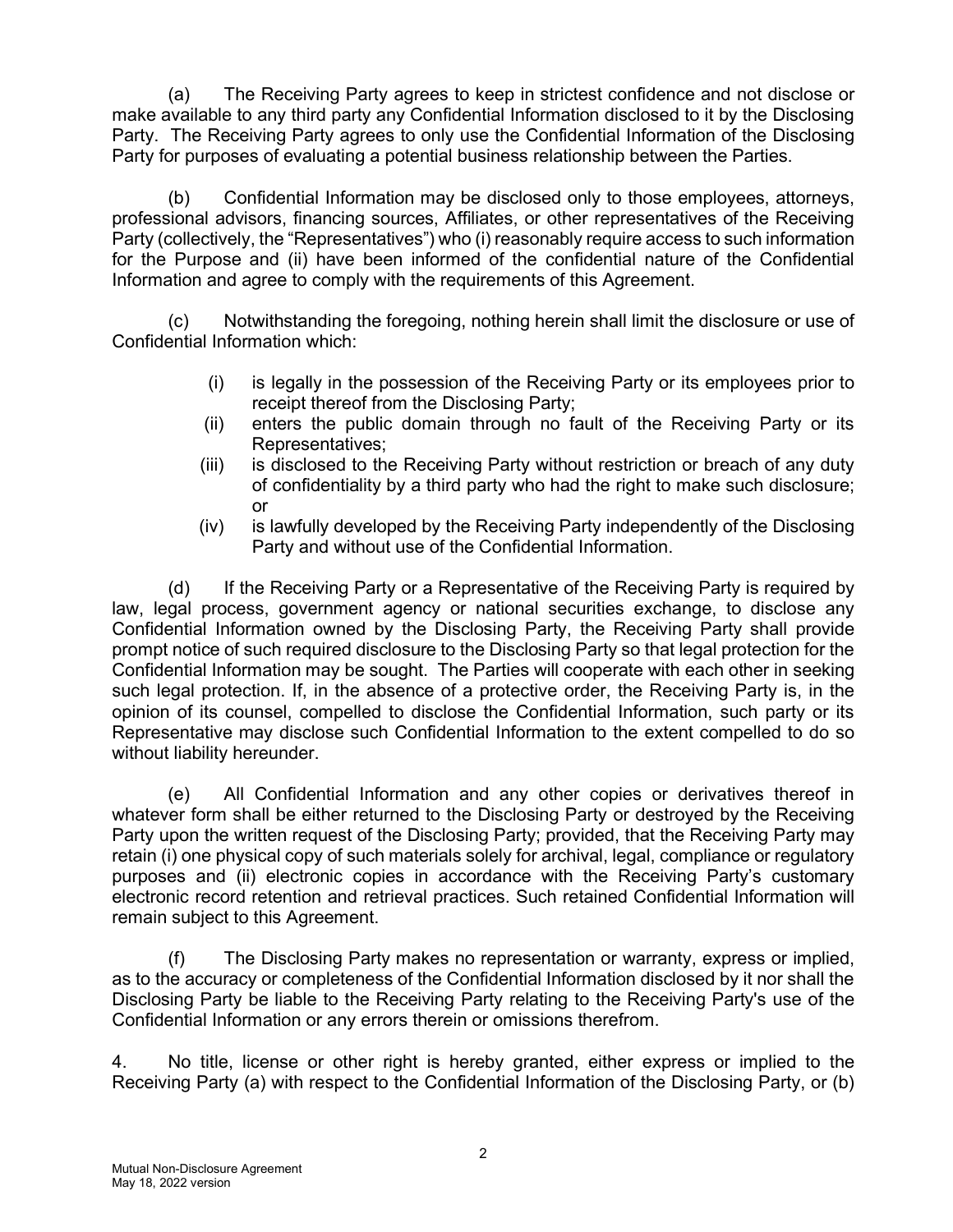under any patent, patent application, copyright, trademark of other proprietary right now or hereafter owned or controlled by the Disclosing Party or any of its current or prospective clients.

5. The Receiving Party agrees to treat the Disclosing Party's Confidential Information as confidential trade secrets and shall take such steps to protect the Disclosing Party's Confidential Information as it does to protect its own most highly sensitive proprietary and trade secret information but in no event less than reasonable care. This confidentiality obligation shall survive in accordance with Section 12.

6. If any provision or portion of this Agreement is determined to be invalid or unenforceable for any reason, in whole or in part, the remaining provisions of this Agreement shall be unaffected thereby and shall remain in full force and effect to the fullest extent permitted by law, and such invalid or unenforceable term or provision shall be deemed replaced by a term or provision that is valid and enforceable and that comes closest to expressing the Parties' intention with respect to such invalid or unenforceable term or provision.

7. Both Parties acknowledge that remedies at law may be inadequate to protect the Disclosing Party against any actual or threatened breach of this Agreement by the Receiving Party, and, without prejudice to any other rights and remedies otherwise available to the Disclosing Party, agree that the Disclosing Party shall be entitled to seek injunctive or similar relief from any breach or anticipated or threatened breach of this Agreement. In the event of litigation between the Parties concerning an alleged breach of this Agreement, the nonprevailing Party shall be responsible for the prevailing Party's costs and expenses in such litigation, including attorneys' fees.

8. This Agreement shall be construed, governed, interpreted and applied in accordance with the laws of the State of North Carolina without giving effect to the conflicts of law principles thereof. Any legal suit, action or proceeding arising out of or based upon this Agreement may be instituted in the federal courts of the United States or the courts of the State of North Carolina in each case located in Mecklenburg County and each Party irrevocably submits to the exclusive jurisdiction of such courts in any such suit, action or proceeding.

9. Nothing in this Agreement shall be construed to constitute an agency, partnership, joint venture, or other similar relationship between the Parties.

10. Neither Party will, without prior approval of the other Party, make any public announcement regarding the other Party's involvement in the Projects.

11. This Agreement shall inure to the benefit of and shall be binding upon the Parties' respective successors and permitted assigns. No waiver of any provisions of this Agreement shall be valid unless the same is in writing and signed by the Party against whom such waiver is sought to be enforced. A waiver or consent given by either Party on any one occasion is effective only in that instance and will not be construed as a bar to or waiver of any right on any other occasion. This Agreement contains the entire agreement between the Parties and in no way creates an obligation for either Party to disclose information to the other Party or to enter into any other agreement.

12. This Agreement shall commence as of the Effective Date and shall continue in effect until the earlier of (a) three (3) years from the Effective Date, or (b) termination by written notice